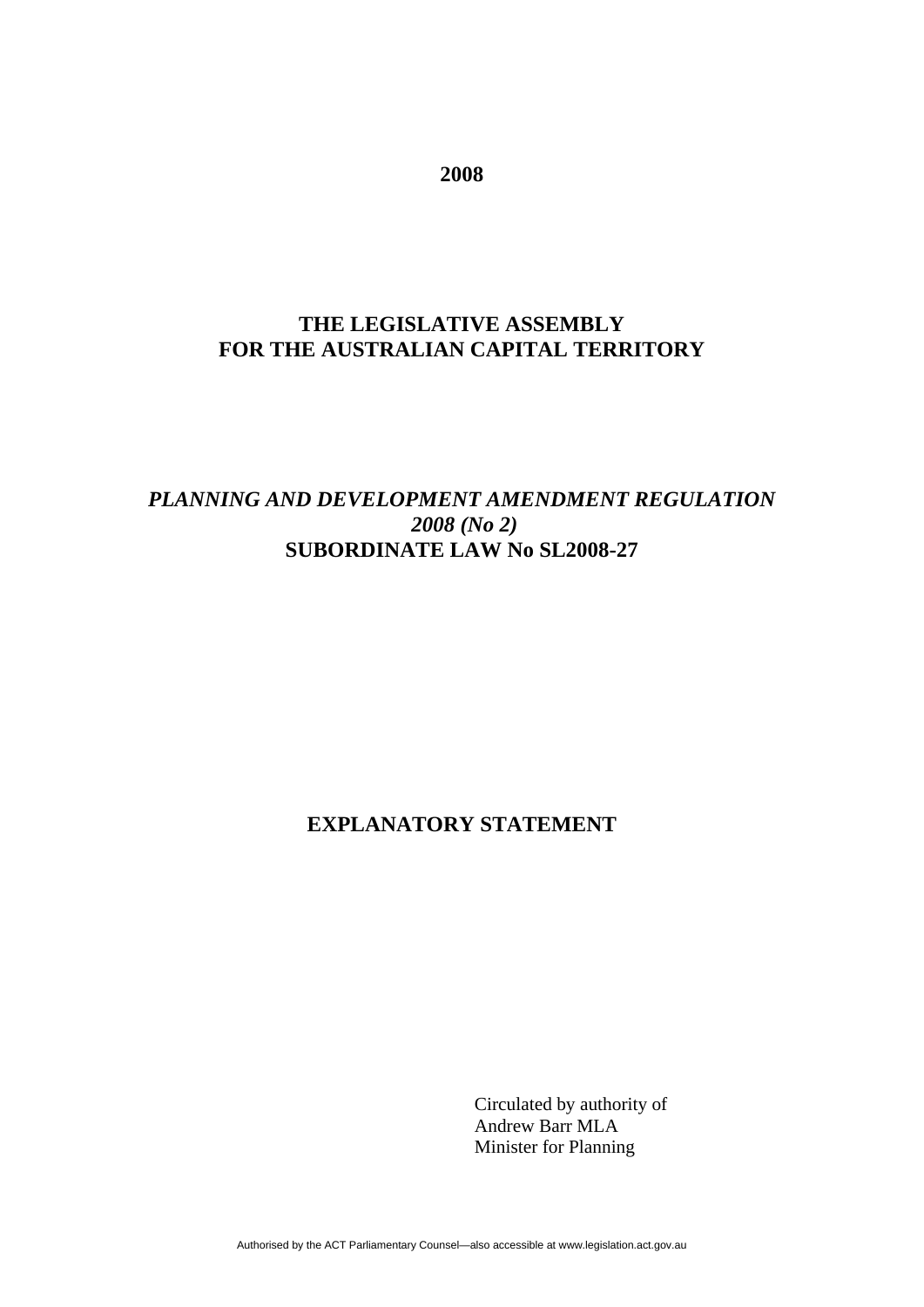## **AUSTRALIAN CAPITAL TERRITORY**  *PLANNING AND DEVELOPMENT AMENDMENT REGULATION 2008 (No 2)* **EXPLANATORY STATEMENT**

### **Overview**

The *Planning and Development Amendment Regulation 2008 (No 2)* is made under sections 426 and 429 of the *Planning and Development Act 2007* (the Act).

#### *Estate Development Plans submitted for comment prior to 31 March 2008*

The main purpose of the regulation is to clarify and regulate the transitional position for development applications for approval of an "estate development plan" (EDP) where processes have begun before the commencement of the Act but the application is lodged after commencement.

The process for developing new estates typically involves the submission of a draft EDP to the planning and land authority (the authority) by the developer. This submission is circulated by the authority to other Territory government agencies for comment. After comments are received, the authority prepares a consolidated whole of government response for the developer who then prepares and submits a revised EDP. Once the revised EDP has been received by the authority from the developer, and final endorsement of the revised EDP is received from all government agencies, the final EDP is lodged as a development application with the authority. The authority then assesses and decides the application.

The existing transitional provisions of the Act covered the scenario where the new estate process reaches the stage where the EDP is lodged as a development application with the authority prior to the commencement date of the Act (31 March 2008). In this case, the *Land (Planning and Environment) Act 1991* (the repealed Act), applies to the assessment of the application.

There are also cases where a draft EDP was submitted to the authority for comment prior to the commencement date but without lodgement of the development application for the EDP. Under the current transitional provisions of the Act, if such EDPs become the subject of a development application lodged after the commencement date, then the development application will, like all such applications, be assessed under the new *Planning and Development Act 2007* and the new Territory Plan, not the repealed Act.

The intention is to alter this approach so that the repealed Act and the old Territory Plan apply to the assessment of all development applications for EDPs that were submitted to the authority for comment prior to the commencement date. This is to be the case for all such applications whether lodged prior to, or after, the commencement date. This will result in a more consistent treatment of these EDPs.

Specifically, section 5 modifies the Act by inserting new section 442C. New section 442C requires the repealed Act and the old Territory Plan to continue to apply to any development application that:

• is lodged after commencement date but within six months of this date; and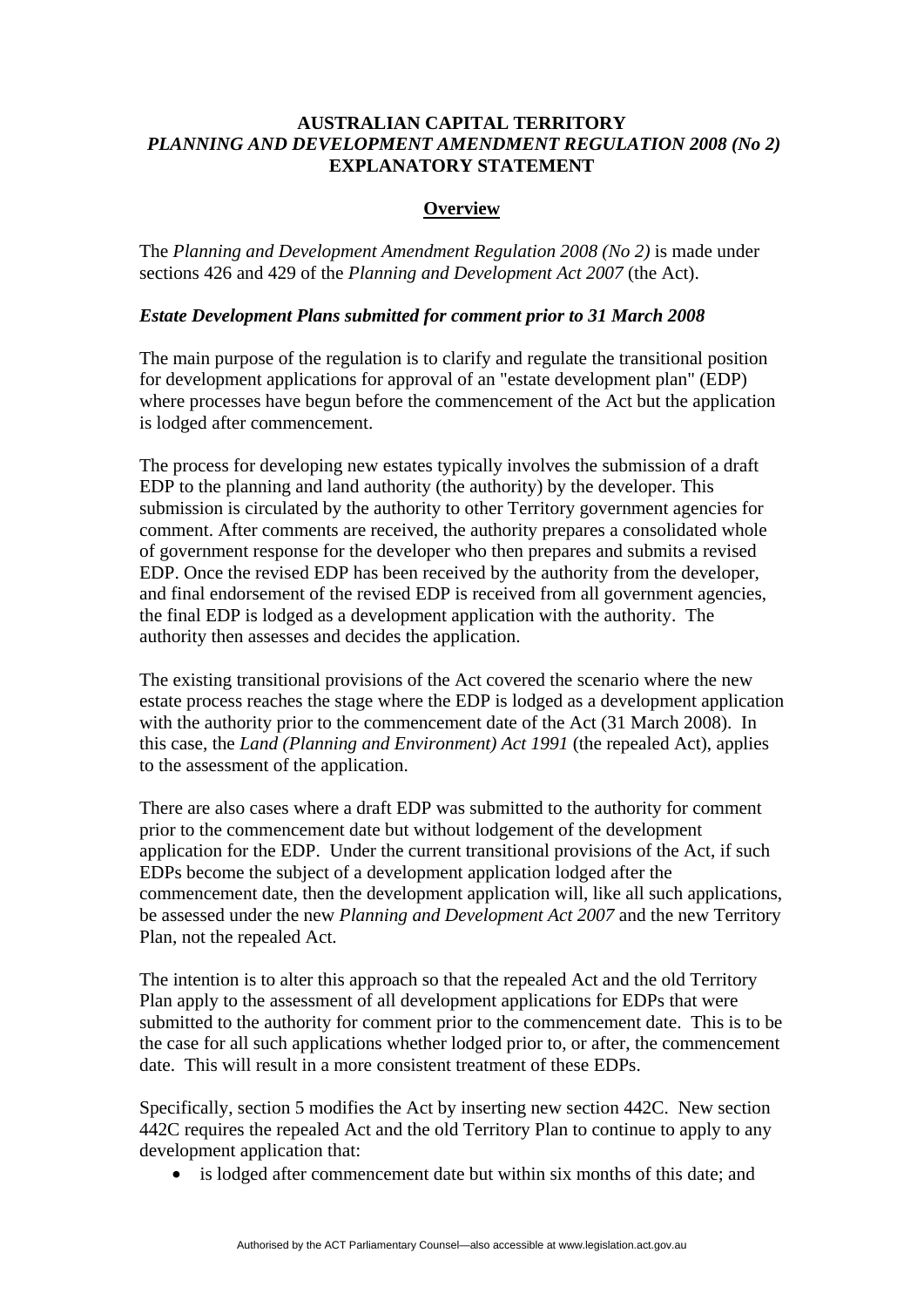- relates to or incorporates a version of a document (or set of documents) that:
	- o is described as an "estate development plan";
	- o included plans/proposals for subdivision of land and related infrastructure development (e.g. sewers, footpaths, street lighting);
	- o was submitted to the Planning and Land Authority for review/comment prior to the commencement date – with the intention that it (or a revised version) would ultimately be the subject of a development application; and
	- o when it was submitted it appeared to be a document to which the government publication *Guidelines for Estate Development Plans - Greenfield Land Subdivision – September 2007* posted on the Planning and Land Authority website at: [http://www.actpla.act.gov.au/\\_\\_data/assets/pdf\\_file/0019/6382/Estate\\_](http://www.actpla.act.gov.au/__data/assets/pdf_file/0019/6382/Estate_Dev_Plans.pdf) Dev Plans.pdf - applied.

#### *Revised transitional arrangements for "lease and development conditions"*

In addition, the regulation includes provisions in relation to "lease and development conditions". The repealed Act and the old Territory Plan permitted the creation of "lease and development conditions" to apply local specific rules to the relevant area. Under the repealed Act, lease and development conditions played a role in informing the market prior to release of land. The conditions were prepared prior to release of land and contained information to assist the prospective buyers. The lease and development conditions were able to vary the Territory Plan through local, specific planning and development conditions, planning control plans, set backs, block details etc. The authority applied the lease and development conditions to the assessment of subsequent individual projects following the release of the land.

The regulation includes new provisions which set out more clearly the transitional arrangements for these matters and confirms their application in areas covered by relevant EDPs. Section 7 modifies the Act by inserting new section 446A (a revision of existing section 446A). This new section permits the application of lease and development conditions in geographical areas that were the subject of a relevant EDP. The new section permits both the application of existing lease and development conditions (that is, conditions made prior to the commencement date) as well as the application of new lease and development conditions. Section 7 also modifies the Act by inserting new section 446 (a revision of existing section 446). New section 446 gives the authority the power to make new lease and development conditions for application as noted above.

New section 446A makes it clear that the new Territory Plan can require lease and development conditions (existing or new) to apply in the assessment of development applications in geographical areas that were the subject of an EDP submitted to the authority for comment prior to the commencement date (provided that the relevant development application for the EDP has been granted). This ability applies to all such geographical areas irrespective of whether the development application for the EDP was lodged prior to or after the commencement date. To be clear, such lease and development conditions do not apply to the assessment of the EDP but apply to the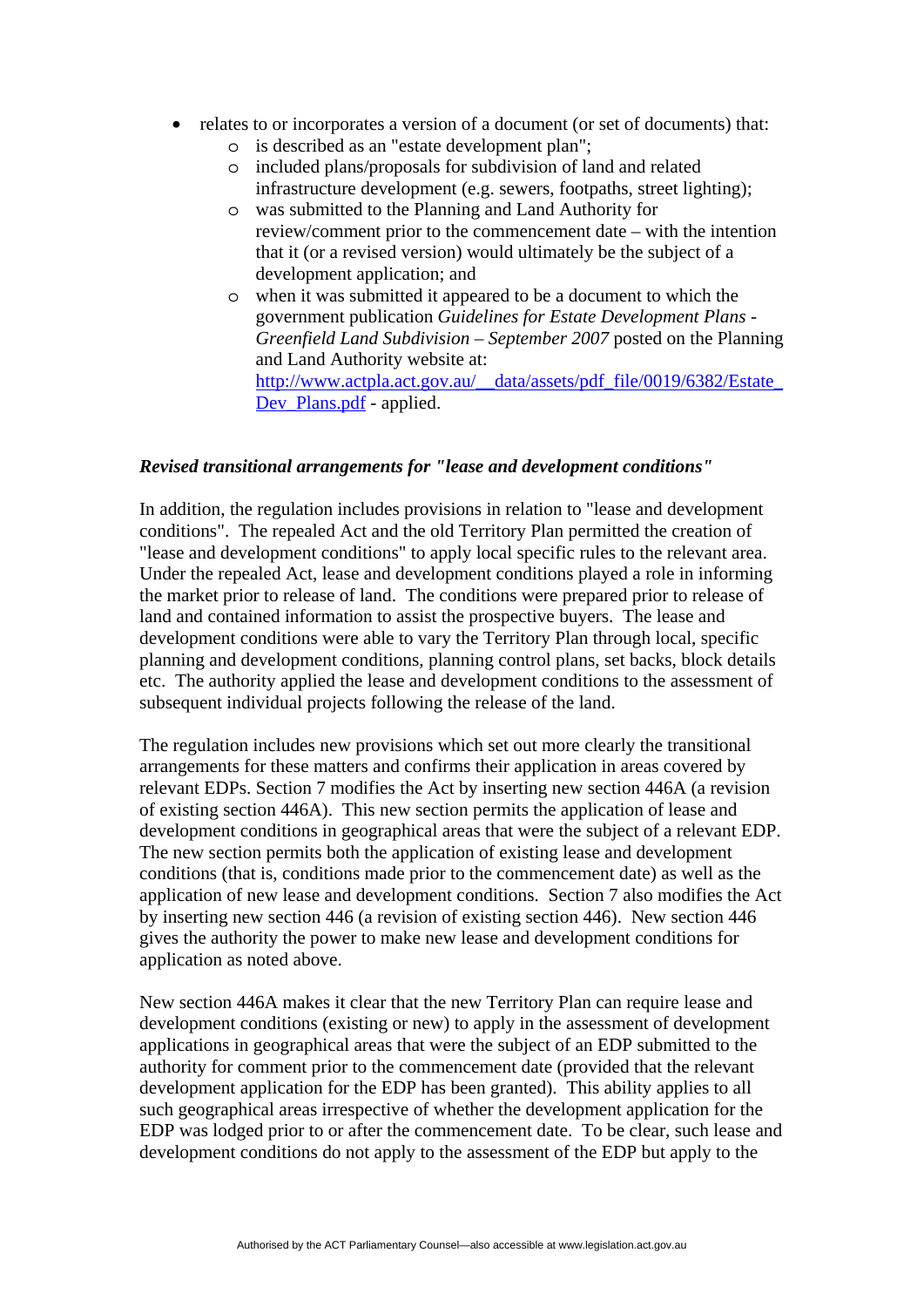assessment of subsequent development applications for individual projects in the geographical area that was covered by an already approved EDP.

These arrangements are for transitional purposes only. The intention is for the lease and development conditions to apply only in respect to land covered by EDPs submitted prior to the commencement date. For the future, all planning rules including local specific planning rules are to be incorporated, as necessary, into the relevant codes of the new Territory Plan.

#### *Commencement of development approvals*

The regulation also corrects an omission from the transitional provisions of the Act. The transitional provisions in the Act indicate when a development approval ends under the transitional arrangements but do not indicate when the approval commences. Section 6 modifies the Act by inserting new section 444A into the Act to make it clear that the approval commences in accordance with the repealed Act and not the Act.

#### *Other matters*

A regulatory impact statement has not been prepared for these transitional regulations on the basis that such is not required under section 36(1)(f) of the *Legislation Act 2001*.

This regulation modifies the Act as permitted by section 429 of that Act. Section 431 of the Act requires section 429 and regulations made under section 429 (including this regulation) to cease two years after the commencement of the Act (ie two years after 31 March 2008). Section 429 and the regulations under this section are not saved by section 88 of the Legislation Act (because of the exception in section 88(2) of the Legislation Act). As such the modifications made by this regulation are temporary. The wording of the regulations include time frames that would apply if the regulations were preserved by Act amendment, should this be considered necessary in the future. If the provisions were incorporated unchanged into the Act in this way, then:

- new section 442C (inserted by section 5) would expire two years after commencement of the Planning and Development Act but section 88 of the Legislation Act (Repeal does not end effect of transitional laws, etc) would apply;
- new section 444A (inserted by section 6) would expire two years after commencement of the Planning and Development Act but section 88 of the Legislation Act would apply;
- new section 446 (inserted by section 7) would expire entirely after five years post commencement of the Planning and Development Act, that is, section 88 of the Legislation Act would *not* apply; and
- new section 446A (inserted by section 7) would expire five years post commencement of the Planning and Development Act but section 88 of the Legislation Act would apply.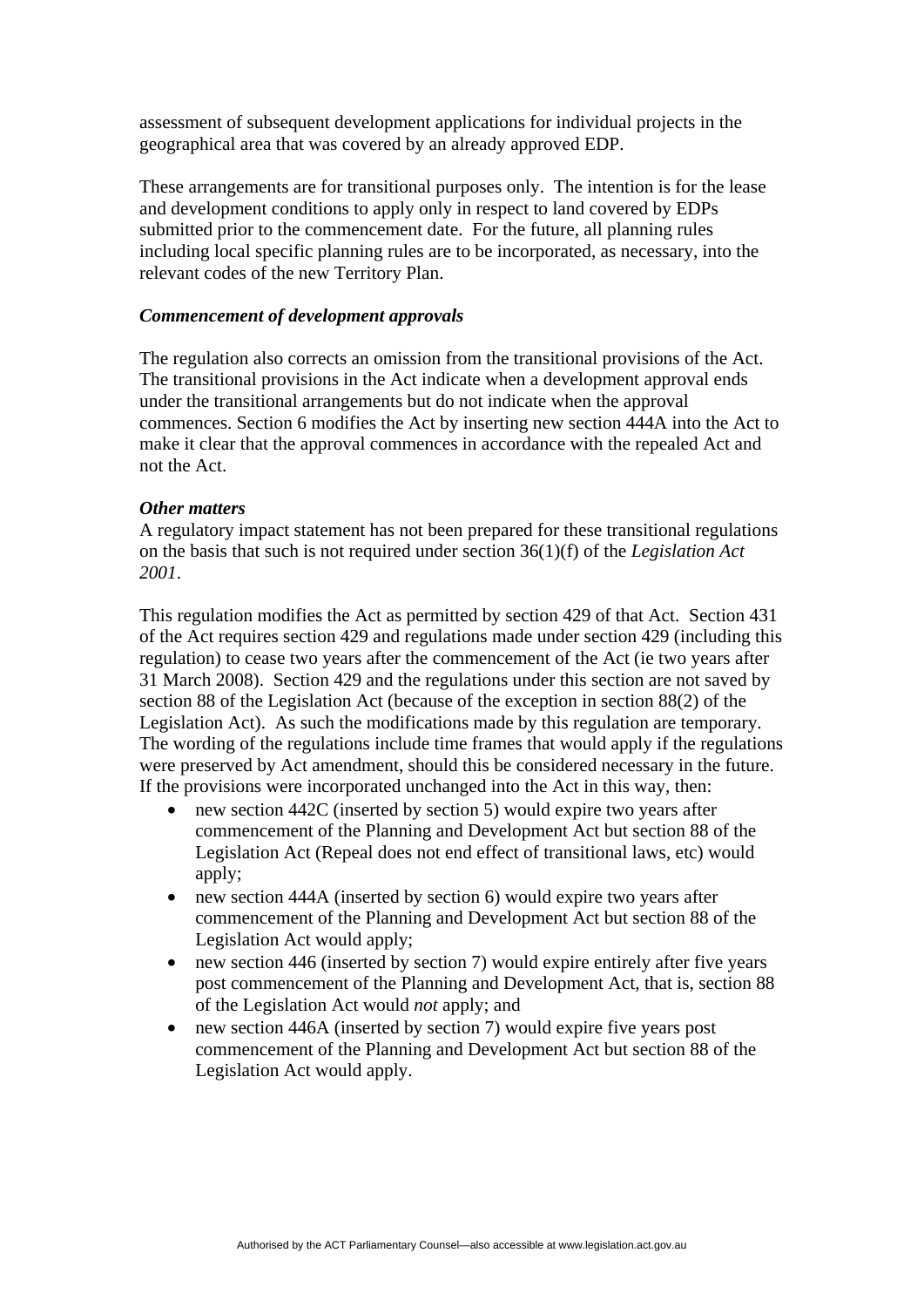## **Detailed notes on the regulations**

**Section 1** – **Name of regulation** – names the regulation as the *Planning and Development Amendment Regulation 2008 (No 2).* 

**Section 2** – **Commencement** – provides that the regulation commences on the day after its notification day.

**Section 3** – **Legislation amended** – states that the regulation amends the *Planning and Development Amendment Regulation 2008.* 

**Section 4** – **Schedule 5, new modification 5.1A** – modifies the Act by inserting new sections 431(2) (a) and (b) to reflect the changes in headings made by this regulation.

**Section 5** – **Schedule 5, new modification 5.3A** – modifies the Act by inserting a new section 442C.

This section applies to a development application that relates to an Estate Development Plan (EDP) that is lodged on or not later than 6 months after commencement day and the EDP was given to the authority before commencement day for consideration.

The development application may be made and decided in accordance with the repealed Act as if that Act had not been repealed.

If the development application is approved, the approval is taken to be under the Act and unless extended under the Act, continues in force until the time when it would have ended under the repealed Act. The development application is taken to be a merit track proposal for section 198(2) (Deciding applications to amend development approvals) of the Act.

Under section 5(4), the repealed Act applies in relation to any application for reconsideration, or of review, of the decision on a development application to which this section applies.

Section 5(5) sets out what the authority must consider in deciding whether a document is an EDP. The authority must consider whether the document is identified, by itself or another document, as an EDP; the document appears to be a document to which government publication *Guidelines for Estate Development Plans- Greenfields Land Subdivision-September 2007* applies; and whether the document includes plans or a proposal for the subdivision of land and related infrastructure development.

Section 5 (6) states that an EDP (the final plan) is taken to have been given to the authority for consideration if the EDP (the initial plan) was given to the authority and the final plan is identifiable as a revised version of the initial plan.

**Section 6** – **Schedule 5, new modification 5.4A** – modifies the Act by inserting new section 444A. This section applies to development approvals under section 442, 442B, 442C, 443 or 444 of the Act unless the development approval commenced before commencement day.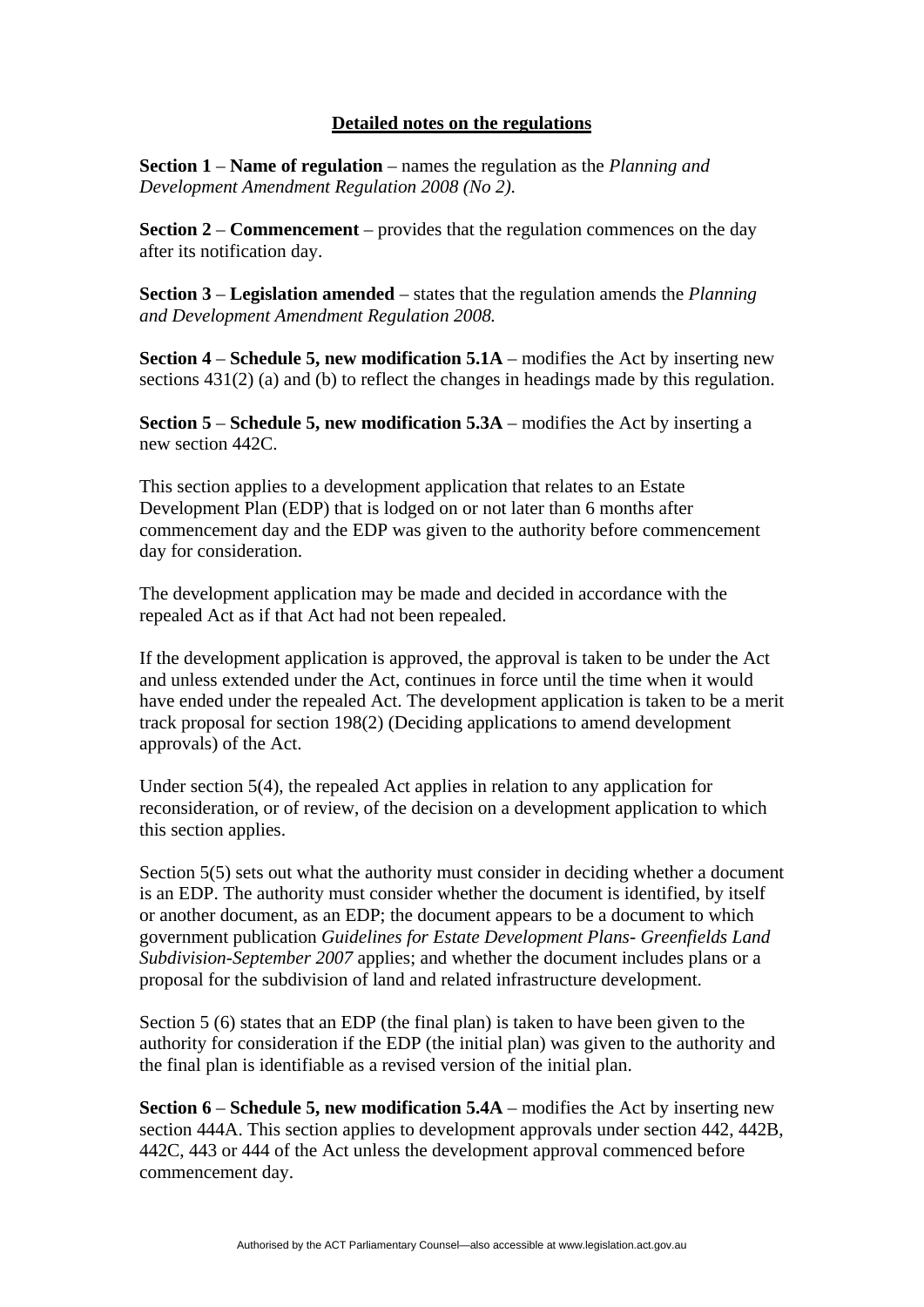The development approval in relation to these types of approvals commences, or is taken to have commenced, when the development approval would have commenced under the repealed Act, if the repealed Act had not been repealed.

**Section 7** – **Schedule 5, new modification 5.5A** – modifies the Act by inserting new sections 446 and 446A.

#### **New section 446 - Power to make lease and development conditions**

This section gives the authority the ability to make new lease and development conditions in certain circumstances. The authority may make such conditions in relation to the following geographical areas, that is, land that:

- is covered by an EDP that is the subject of a development approval given under new section 442C (that is, EDPs submitted prior to the commencement date but the development application for the EDP was not lodged until after this date - see section 5 above); or
- is covered by an EDP that is the subject of a development approval given under the provisions of the repealed Act in relation to an "earlier application" whether the approval was given before or after the commencement date (that is, EDPs submitted prior to the commencement date and the development application for the EDP was also lodged prior to this date).

On or after the commencement day, the authority may make a lease and development condition in relation to the above land, or part of the land.

Section 7(3) sets outs definitions for the section.

*"An earlier application"* means an application for development approval if the application –

(a) was made under the repealed Act before the commencement day; and (b) relates to land that was defined land (which means land identified in the old territory plan for the repealed Act subdivision 2.3.4); and

(c) is for approval to subdivide whether or not it is also for approval of something else.

*"An earlier approval"* means a development approval under the repealed Act of an earlier application.

*"Lease and development condition"* means a lease and development condition that could have been made under the repealed Act, but for its repeal.

*"Old Territory plan"* means the territory plan under the repealed Act.

Section 7(5) states that this section expires 5 years after the commencement date and section 7(4) states that section 88 of the Legislation Act (Repeal does not end effect of transitional laws, etc) does not apply. As noted in the overview, these time frames would apply only if this provision were to be incorporated into the Planning and Development Act by Act amendment. In the absence of such an amendment, this regulation will cease to apply two years post commencement of the Planning and Development Act.